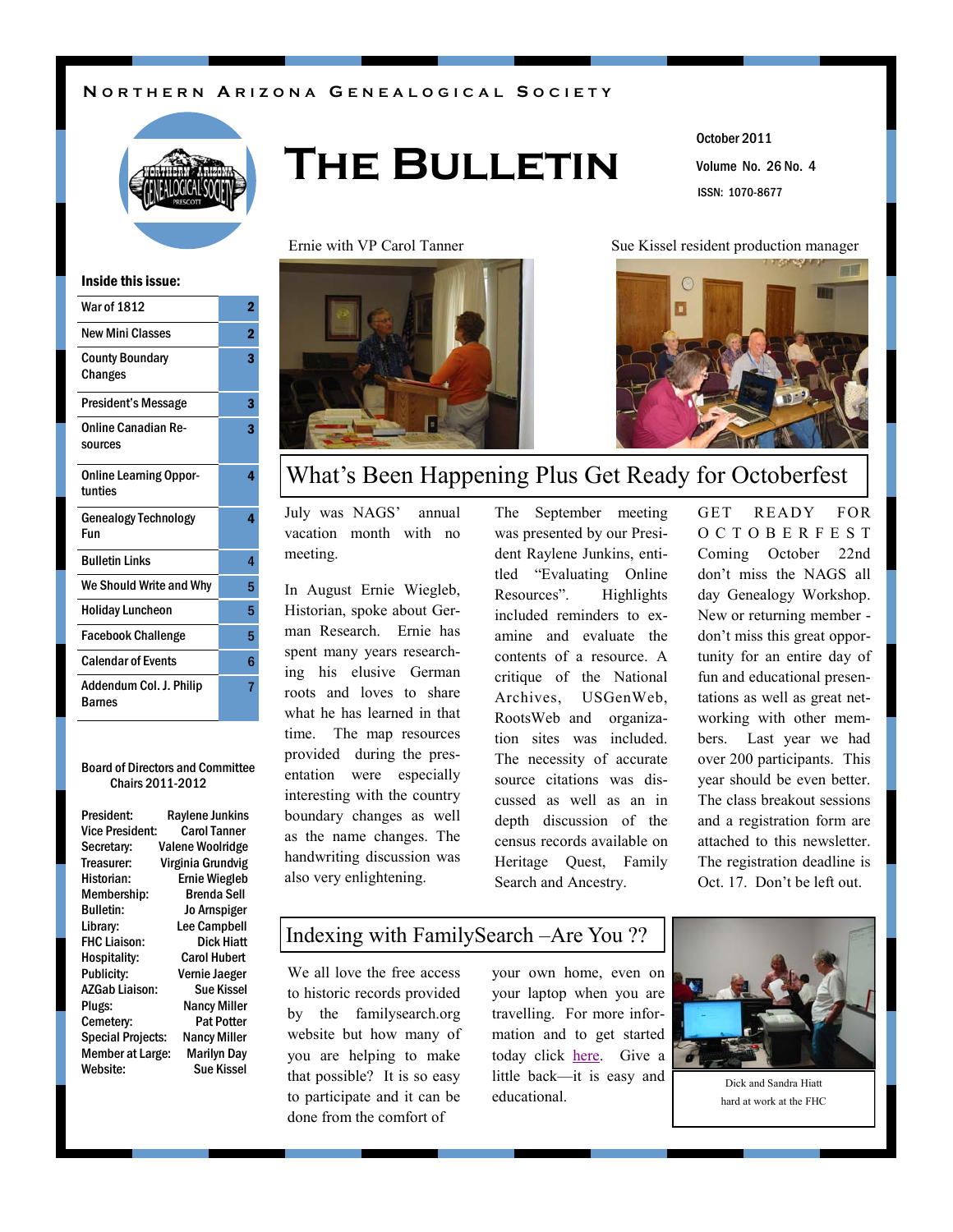**T h e B u l l e t i n** 

**P a g e 2** 

### THE FGS and the War of 1812 Pensions

The Federation of Genealogical Societies along with the National Archives and Fold3, has begun the digitalization project of the pension records from the War of 1812. Numerous genealogical organizations and individuals within the genealogical community have contributed financial assistance to the project.

The initiative plans to raise 3.8 million dollars in order to digitalize the 7.2 million records. The Preserve the Pension project hopes to complete the digitalization by 2015 and the best news ……. Access to the records will be FREE

Your organization, Northern Arizona Genealogical Society is one of many organizations who have contributed to this project. Visit the FGS website at http:// www.fgs.org/1812/donors/.

There are some other projects in the works in connection with the War of 1812.

Genea-Quilters are again involved in a quilting project with the final quilt to be donated to the Project at the 2012 annual FGS Conference which will be held in Birmingham, Alabama. Check out Genea-Quilters for more information about this.

After thinking about the War

of 1812 and wondering what was happening in Arizona at that time I decided to do a little research. I didn't really know what I would find but I was intrigued to discover this map of the North American continent and the ownership of territory at the end of the war in 1815. Just thought this was interesting. If you are interested in reading more check out [this site](http://en.wikipedia.org/wiki/Sonora_y_Sinaloa) which is where I got this map. There

are already 80,000 plus records online [here](http://go.fold3.com/1812pensions/) as well as the opportunity to donate to the cause.





Send a short two or three paragraph bio and surnames researched to the Bulletin editor to be included in the next issue



### New Mini Classes Start in 2012

Starting in January of 2012 the NAGS program committee will be providing a new educational opportunity for members. Mini-classes, between 15-20 minutes with 5-10 minute Q&A will start in 2012. The mini classes will be held after the NAGS monthly meeting, the third Saturday of the month, at the LDS church on Ruth St. in Prescott. The subject matter is still being developed and will include quick and easy genealogy and technology tips and tricks. The mini classes will generally be taught by Jo Arnspiger.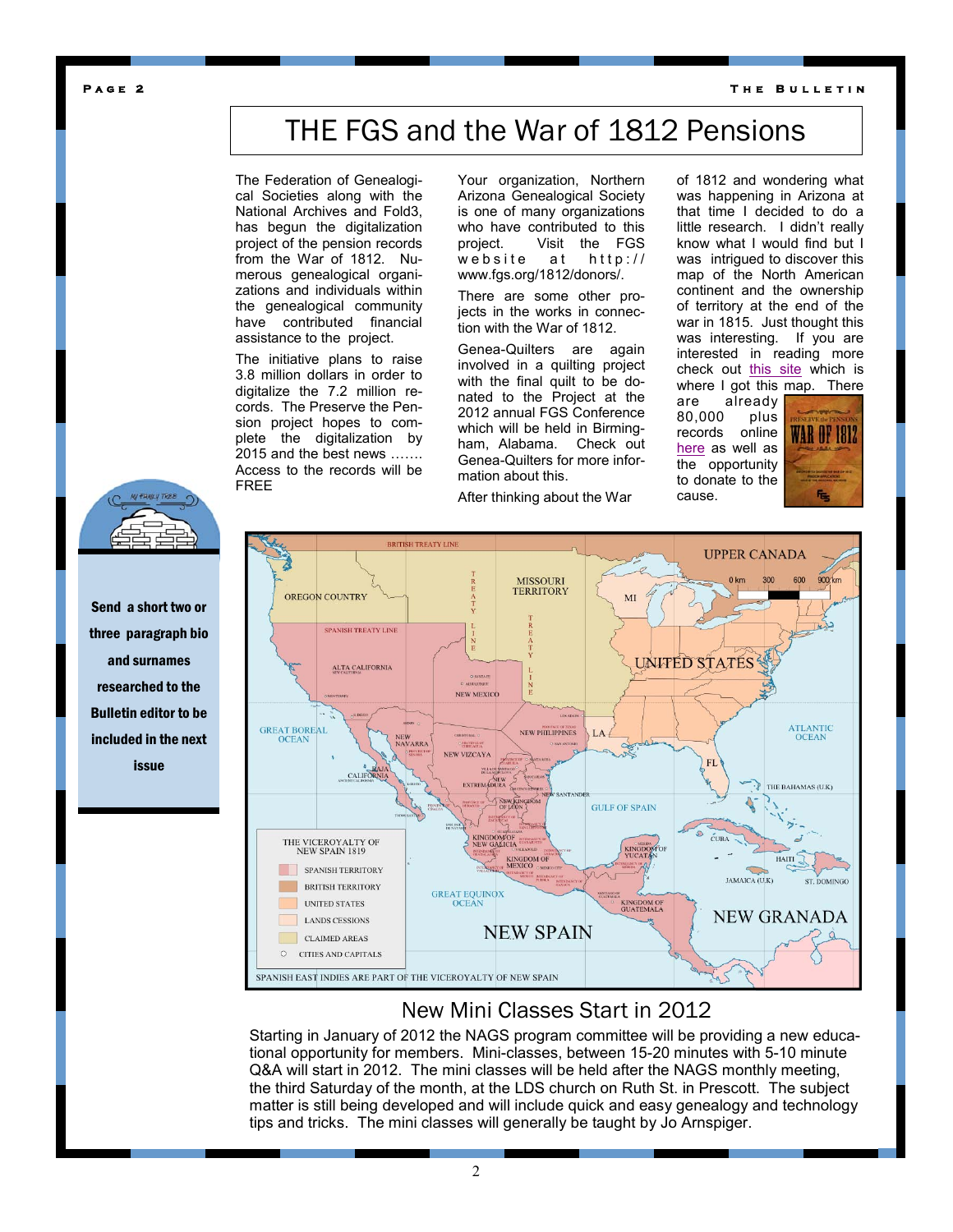#### **V o l u m e N o . 2 6 N o . 4 P a g e 3**

### County Boundary Changes—How to Know When or Where

It has happened to all of us: looking in county records for that elusive marriage record only to be disappointed… it's not there. Often times the county boundary lines changed over time, sometimes as much as from one year to the next. Using the census every ten years may not show you those boundary changes. Your great grandfather should be in Smith County but he isn't, he is in Graham County. I recently discovered two wonderful free online tools to help me accurately and quickly understand the boundary changes for any county in the United States. The first website is [RandyMajors.com](http://randymajors.com/p/maps.html) and his Historical County Boundary Maps app. As his website states this app is in beta testing but I found it worked great with no problems. Simply input your county and state of interest in the input box as seen below and then scroll through the years to see the changes

| Show U.S. county boundaries near Denver, CO | in the year $\leq$ 1880 $\geq$ Go! |  |
|---------------------------------------------|------------------------------------|--|
|                                             |                                    |  |

The interactive map then displays the boundary changes. You then use the left mouse button to click on the county of choice in the map and see pertinent information about the county: the county name, when it was formed and the state law forming it.

The second website is [Histopolis.com,](http://www.histopolis.com/Place/US) Collaborative Genealogy and History, also an interactive site. We all know about townships within the counties but how can we figure out WHERE that township is in relation to the county and the other townships. I'm sure there are wonderful books available to help with this but Histopolis will let you see them immediately and will display important data about the townships including latitude and longitude, surrounding townships and meridian, Township number and Range number. The image below is the simple input screen. The map displays in the right side of the screen with the statistical data in the left part of the screen.

**Histopolis** Collaborative Genealogy & History

Select a place: United States Talk Arizona  $\boxed{\blacksquare}$  Go  $\boxed{\text{(City)}}$ Vavapai  $\sqrt{\frac{1}{2}$  (Cemetery)  $\boxed{•}$ 

### President's Message

I hope you all had a great summer and had a genealogy vacation, or attended a genealogy conference. After our summer break in July, we returned in August with a program on "German Research" by Ernie Weglieb and I presented the September program on "Evaluating Online Resources", both were very well received.

Plans are finalized for the Fall Workshop, the schedule and enrollment forms are attached. We will have 28 classes in 4 time slots with a delicious beef stew lunch with homemade bread. All for a nominal donation of \$10.00 register early because it may be necessary to limit some classes. There will be a wide variety of classes to choose from, including several foreign countries, U. S. States, internet resources, genealogy computer software, beginning genealogy, record groups, women's pioneer stories, scrapbooking, and preservation of your family records by Jim Neal an expert from the State Archives. I'm sure you will find something to your liking.

Remember we will have a combined November/ December meeting, a luncheon at the Stoneridge County Clubhouse. You will receive an email registration soon for that event. The theme of this year's luncheon is weddings, and we are asking you to submit several wedding pictures, for yourself and your ancestors, to Nancy Miller at  $stampen@cableone.net$ She will prepare a slide show of the photos that will be played during the luncheon.

Online Canadian **Sources** 

[Library and Archives Can](http://www.collectionscanada.gc.ca/index-e.html)[ada](http://www.collectionscanada.gc.ca/index-e.html) **[CanGenealogy](http://www.cangenealogy.com/)** [Canadian Genealogy and](http://www.islandnet.com/~cghl/)  **[History Links](http://www.islandnet.com/~cghl/)** [Canadian Genealogy Re](http://www.canadiangenealogy.net/)[sources](http://www.canadiangenealogy.net/)



DID YOU KNOW As late as 1890 in some states a woman was NOT ALLOWED to make a Will if her husband was still living.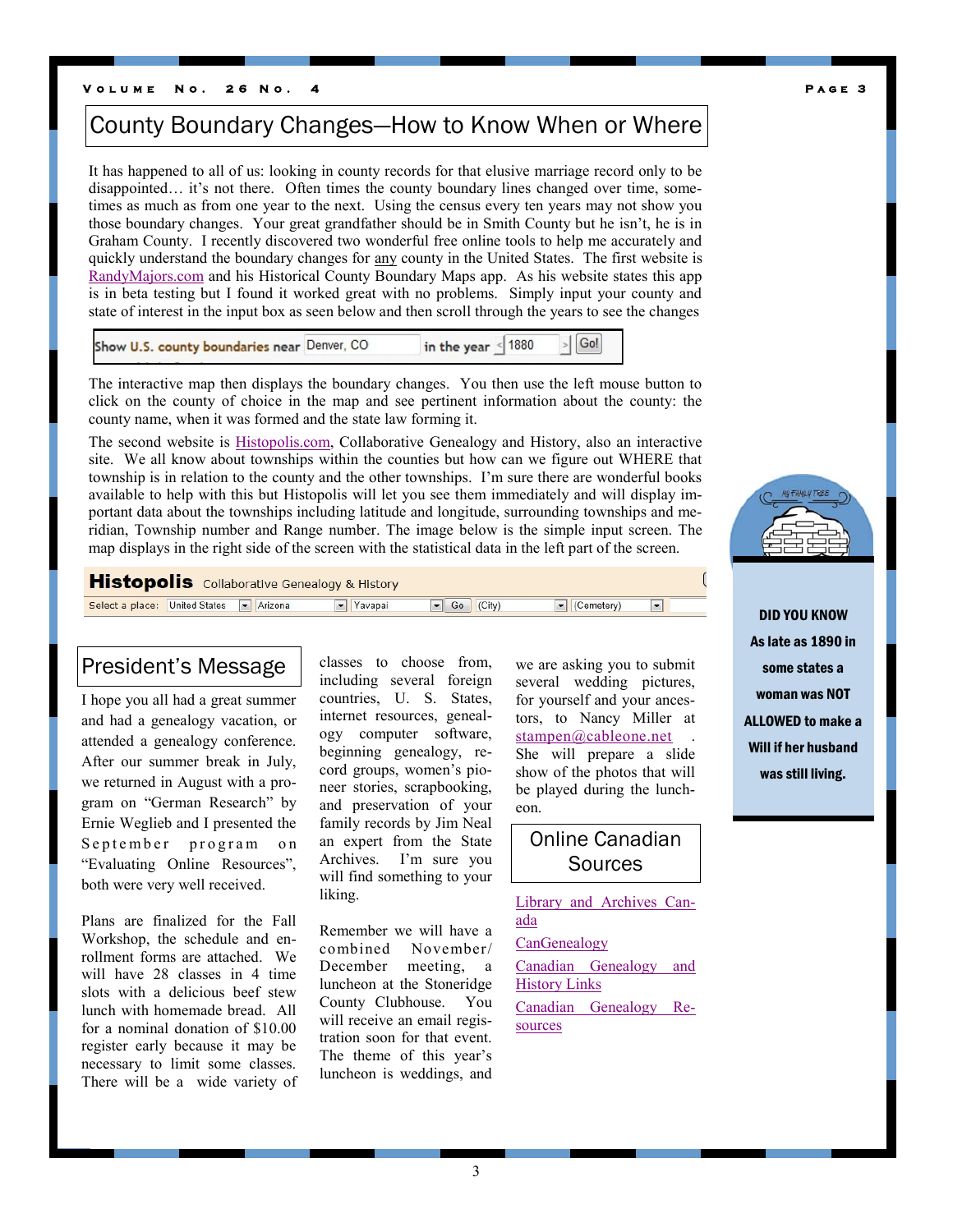**T h e B u l l e t i n** 

#### **P a g e 4**

### Online Learning Opportunities Free Webinars Right From Your Home

This area of genealogy training is exploding across the Internet. Many well-known genealogists, genealogy societies and genealogy software companies are jumping on the bandwagon and offering free webinars on a multitude of subjects.

The best place to start looking is [GeneaWebinars](http://blog.geneawebinars.com/) . Here is a taste of what is coming up over the next couple of months.

October 16, 2011 [An Intro](http://www.casefileclues.com/webinars_neill.htm)[duction to Land Records,](http://www.casefileclues.com/webinars_neill.htm)  [Federal Land States](http://www.casefileclues.com/webinars_neill.htm)—John Michael Neill (\$4.25)

November 2, 2011 [Cracking](http://www.legacyfamilytree.com/Webinars.asp)  [the Case of Nathan Brown's](http://www.legacyfamilytree.com/Webinars.asp)  [Parents](http://www.legacyfamilytree.com/Webinars.asp)—Marian Pierre-Louis breaking down Geoff Rasmussen's brickwall.. Free door prizes given away.

Here is a sampling of recorded webinars that are free to access and available 24/7—whatever fits your schedule.

[Researching Your Connecti](http://www.millenniacorp.com/_videos/webinars/2011-09-21-ct/2011-09-21-ct.html)[cut Ancestors](http://www.millenniacorp.com/_videos/webinars/2011-09-21-ct/2011-09-21-ct.html) by Marian Pierre-Louise.

[Newspapers for Genealogists:](http://www.millenniacorp.com/_videos/webinars/2011-08-17-newspapers/2011-08-17-newspapers.html)  [Using GenealogyBank to](http://www.millenniacorp.com/_videos/webinars/2011-08-17-newspapers/2011-08-17-newspapers.html)  [document every day of your](http://www.millenniacorp.com/_videos/webinars/2011-08-17-newspapers/2011-08-17-newspapers.html)  [Ancestors lives](http://www.millenniacorp.com/_videos/webinars/2011-08-17-newspapers/2011-08-17-newspapers.html) by Tom Kemp

[Further Your Research and](http://www.millenniacorp.com/_videos/webinars/2011-05-11-charts/2011-05-11-charts.html)  [Unify Your Family Reunion](http://www.millenniacorp.com/_videos/webinars/2011-05-11-charts/2011-05-11-charts.html)  [with Beautiful Charts by](http://www.millenniacorp.com/_videos/webinars/2011-05-11-charts/2011-05-11-charts.html) with Janet Hovorka using Family ChArtist.

These webinars are brought to you through Legacy and some may be available for a limited time only.

NEW ADDRESS for Travis Holtzclaw 78 Echota Trl. Morganton, GA 30560

### What's New in Genealogy Technology Fun

### Free and Fun

Are you a crafty person? Do you like to combine your love of genealogy with scrapbooking, especially digitally? I found a fun app at [Fodey.com](http://www.fodey.com/generators/newspaper/snippet.asp) where you can input text and generate a facsimile of a newspaper clipping. Just a fun little trick.

### Geneabloggers Radio

Brought to you by Thomas MacEntee, this [radio show](http://www.blogtalkradio.com/geneabloggers) is broadcast free every Friday evening. Thomas' guest speakers cover a broad spectrum of interests and expertise in the genealogical community. Come join the fun and maybe learn something.

### Free Easy Website

[Weebly.com](http://www.weebly.com/) provides the opportunity to create a beautiful customizable website without writing code. Simply drag and drop elements onto the page and add your text. Check out this recorded [Ex](http://vimeo.com/28137132)[plorinar](http://vimeo.com/28137132) by Thomas MacEntee.

#### Links in this Newsletter

Family Search Indexing—https://familysearch.org/volunteer/indexing Map of North America 1819 —http://en.wikipedia.org/wiki/Sonora\_y\_Sinaloa FGS War of 1812 Pension Project—http://go.fold3.com/1812pensions/ Randy Majors Map Site—http://randymajors.com/p/maps.html Histopolis—http://www.histopolis.com/Place/US Library and Archives of Canada—http://www.collectionscanada.gc.ca/index-e.html Canadian Genealogy and History Links—http://www.islandnet.com/~cghl/ CanGenealogy—http://www.cangenealogy.com/ Canadian Genealogy Resources—http://www.canadiangenealogy.net/ NAGS Facebook Page—https://www.facebook.com/#!/pages/Northern-Arizona-Genealogical-Society/187741371260483 Legacy Sponsored Webinars—http://www.legacyfamilytree.com/Webinars.asp GeneaWebinars—http://blog.geneawebinar.com Fodey.com—http://www.fodey.com/generators/newspaper/snippet.asp Weebly.com—http://www.weebly.com/ GeneabBloggers Radio—http://www.blogtalkradio.com/geneabloggers

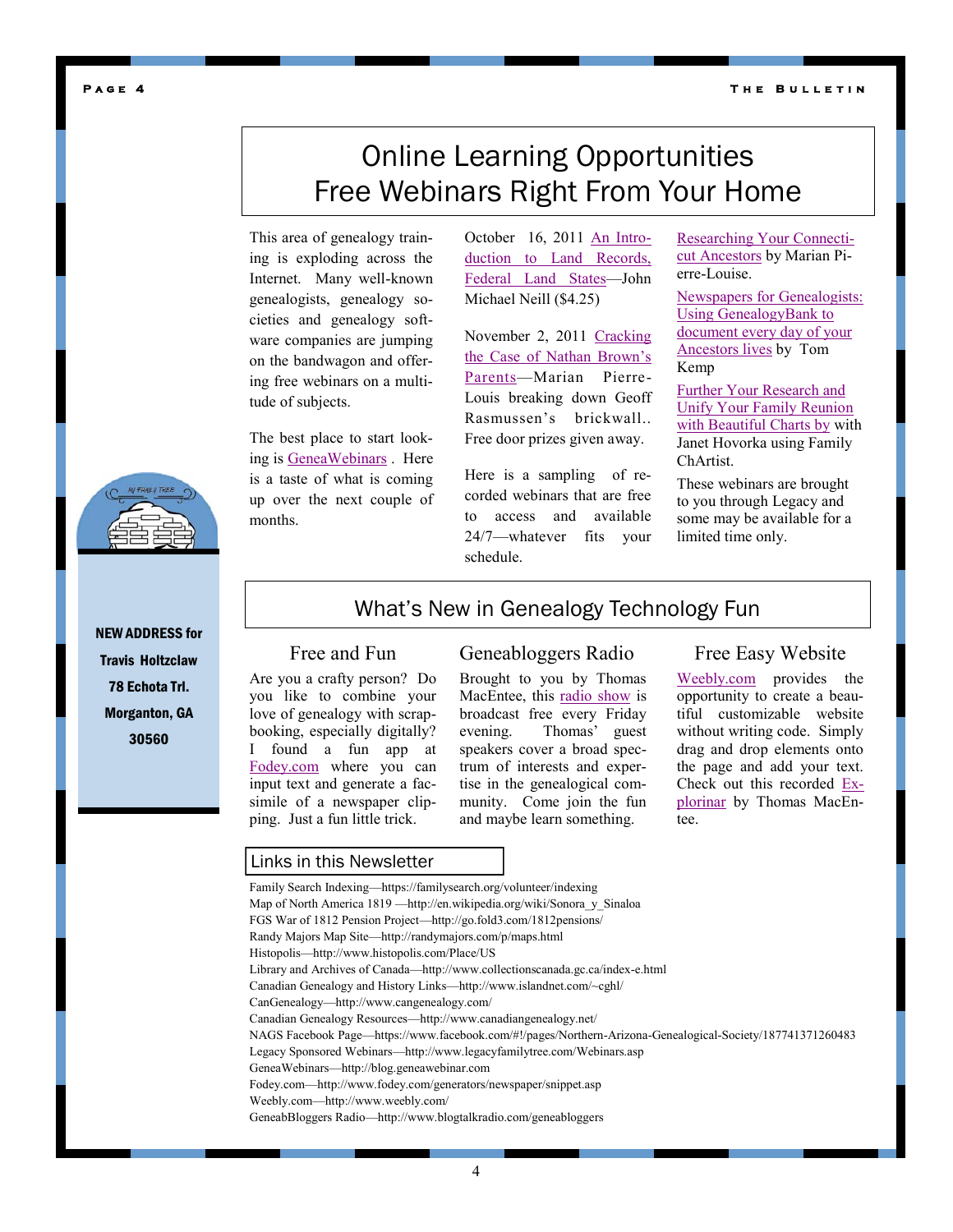In the January 2011 Bulletin the Genealogical Proof Standard was reproduced for your reference. In this article I will discuss the next step, the Proof Summary, and why everyone should be writing them.

Even though the title might be intimidating, a Proof Summary is simply a *soundly reasoned, coherently written conclusion* to the research you have already done. Here are the standard pieces of a Proof Summery: Title, Date, Compiler or Author, Question Asked and Answered, Summary of Previous Research if any, Proof Argument, Evidence Analysis,

Alternative Possibilities if conflicting information is found, Future Research and Conclusions.

So why should you write Proof Summaries? You may not strive to be a "professional" genealogist, you simply love finding out about your family. The answer is twofold. The first and most important is the validation of the research, analysis and conclusion. If there are any "holes" in the research, writing the Proof Summary will expose them. The second reason is to have an objective and logical summary or conclusion to share with others. You may discover a cousin with a different conclusion than your research shows. If there is a clear and concisely written Proof Summary with sources fully cited and sound analysis, anyone will be able to see the validity of your research.

My advice: pick an easy research question and write a Proof Summary. The first one is always the hardest. Read some of the work samples on the BCG site and the numerous other resources on the Internet. Give it a try, you might be surprised at the different perspective you develop as you attempt to write your conclusions.



Col. J. Philip Barnes has been nominated for the newly formed AZGAB Founder's Award See the Addendum to the Bulletin

Holiday Party at StoneRidge—December 10, 2011

Are you planning on attending the annual Holiday Party at StoneRidge? The date is December 10, 2011. The theme this year is Weddings with decorations and a personalized member slide show. Have you gotten your photos to Nancy Bender Miller yet? The deadline is

fast approaching. December 3rd will be the last day Nancy accepts photos for the presentation. She has sent several reminder notices but as of this printing has not received many photos. The photos need to be related to weddings of you or your ancestors. She will include in the

slideshow an explanation of the photos which you provide. Each participant will have the opportunity to narrate their portion of the slideshow. Try to provide Nancy with relatively high resolution photos. The show last year was very entertaining. Don't miss out this year!

### NAGS Facebook Challenge

If you have been around genealogy for more than ten years you probably remember posting "queries" about an ancestor with the hope of finding someone else researching that individual; also hoping they might have more information to share. If you were very "high tech" you might have used Genforum but many of us used print publications like *The* 

*Genealogical Helper* or possibly publications of societies in the geographic area of our ancestor. I don't think I ever had a response from any of my queries. Today we have another tool that many of us may not utilize to it's fullest —-that is Facebook. So I am issuing a challenge to all our members: if you have a Facebook account use the [NAGS Facebook](https://www.facebook.com/#!/pages/Northern-Arizona-Genealogical-Society/187741371260483) page to post

a query about an ancestor. The post can be no more than 400 characters so short and sweet works best. Add the NAGS Facebook page to your Favorites list so it's easy to get back to it. Also while you're there click the Like button if you haven't already… let's see how many "likes" the site can get. As of this writing we have 21. A big thank you for that.

**P a g e 5**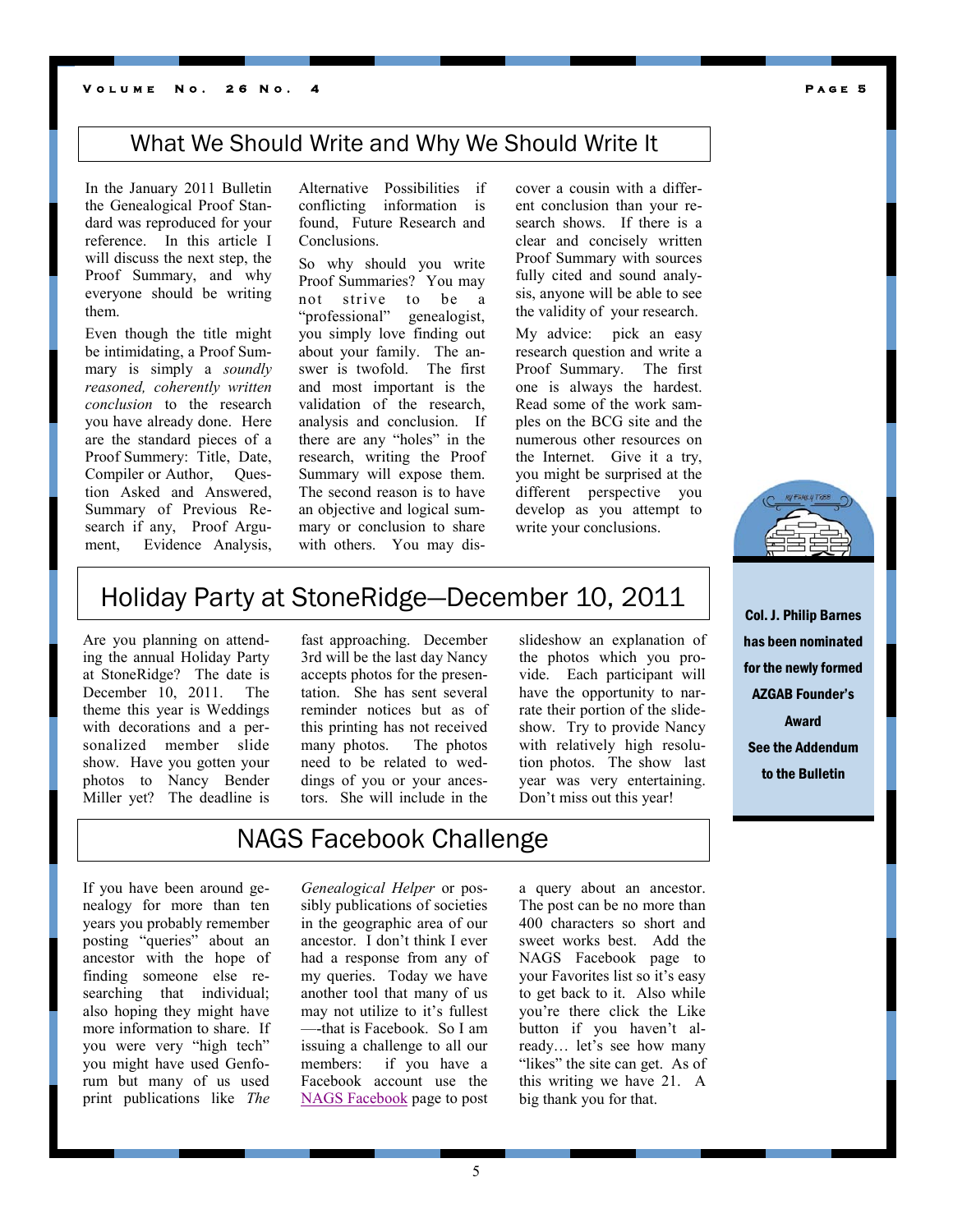#### **N o r t h e r n A r i z o n a G e n e a l o g i c a l S o c i e t y**

Prmary Business Address PO Box 695 Prescott, AZ 86305

E-mail: jarnspiger@cableone.net







**This Society has been formed and incorporated for charitable purposes including activities (stated in greater detail in Article IV of the Society Articles of Incorporation):**

**1. To foster the education of the public in areas of genealogy, genealogical research and family history preparations through Society meetings, workshops, programs, demonstrations and classes open to the general public.** 

**2. To publish a quarterly Society newsletter.**

**3. To maintain a collection of genealogical and historical research materials, obtained through donations or by purchases. These materials may be maintained by the Society at related nonprofit organizations and/or public libraries.**

**4. To collaborate with other not for profit organizations and/or educational institutions to conduct activities that will further interest in genealogy. <sup>1</sup>**

1 Bylaws of the Northern Arizona Genealogical Society, Article 2: Purposes

### Calendar of Events

To see additional out of state events check out the [AZGAB Site](http://azgab.com/calendar.htm)

| October 2011                                                   | November 2011                                                                              |
|----------------------------------------------------------------|--------------------------------------------------------------------------------------------|
| Oct. 22 Annual NAGS Workshop LDS Church,<br>Ruth St., Prescott | Nov. 12 AZGAB Annual Workshop and Board<br>Meeting at Carnegie Library 1101 W. Washington. |
| Oct. 29 NEHGS Society Workshop in Scottsdale,<br>Arizona       | Curt Witcher will present 4 programs. See the<br><b>AZGAB</b> website calendar             |
|                                                                |                                                                                            |
| December 2011                                                  |                                                                                            |
| Dec. 10 Holiday Luncheon at StoneRidge CC                      |                                                                                            |
|                                                                |                                                                                            |
|                                                                |                                                                                            |